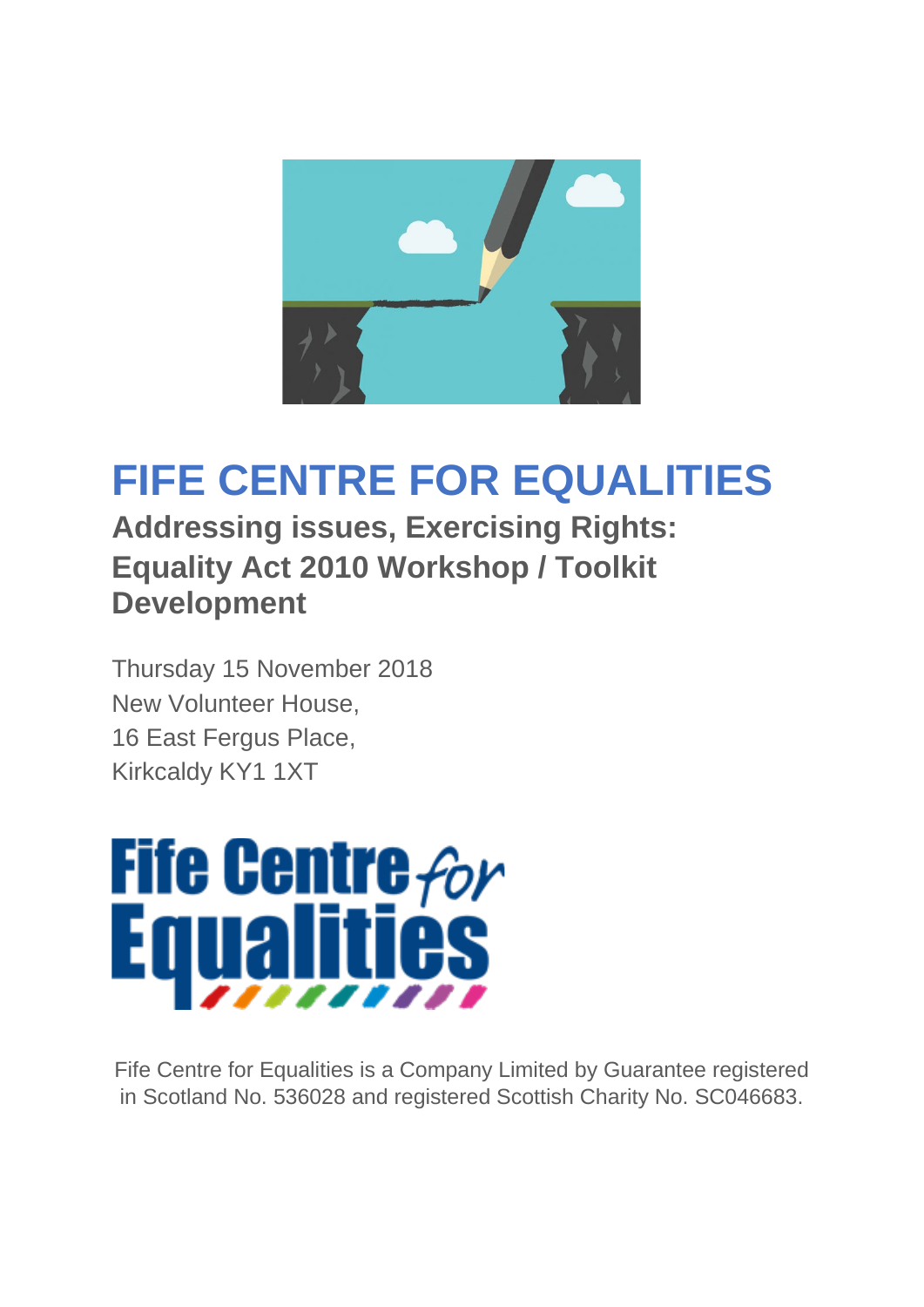# **Outline**

## Workshop Aims:

Inclusive Communication Workshop is a one-day course, aims to expand your thinking about inclusive communication as well as to help you to develop strategies in tackling communication barriers.

**Fife Centre for Equalities (FCE)** works with the protected characteristics under the Equality Act (age, disability, gender reassignment, marital or civil partnership status, pregnancy and maternity, religion, sex, sexual orientation).

FCE also works with additional groups facing disadvantage such as carers, homeless people, households facing economic inequality *(Fairer Fife)*, migrants, people in care or looked-after, refugees and asylum seekers and people who are undocumented, forced, smuggled or victims of trafficking.

### **Outcomes**

- Better understanding of the Equality Act 2010;
- Increased awareness and ability to identify issues with an Equality element;
- Increased knowledge of different types of discrimination; and of disability discrimination

### To decide / co-design

• Guide and Toolkit for disabled people and advocates to record and prepare conversations on exercising their rights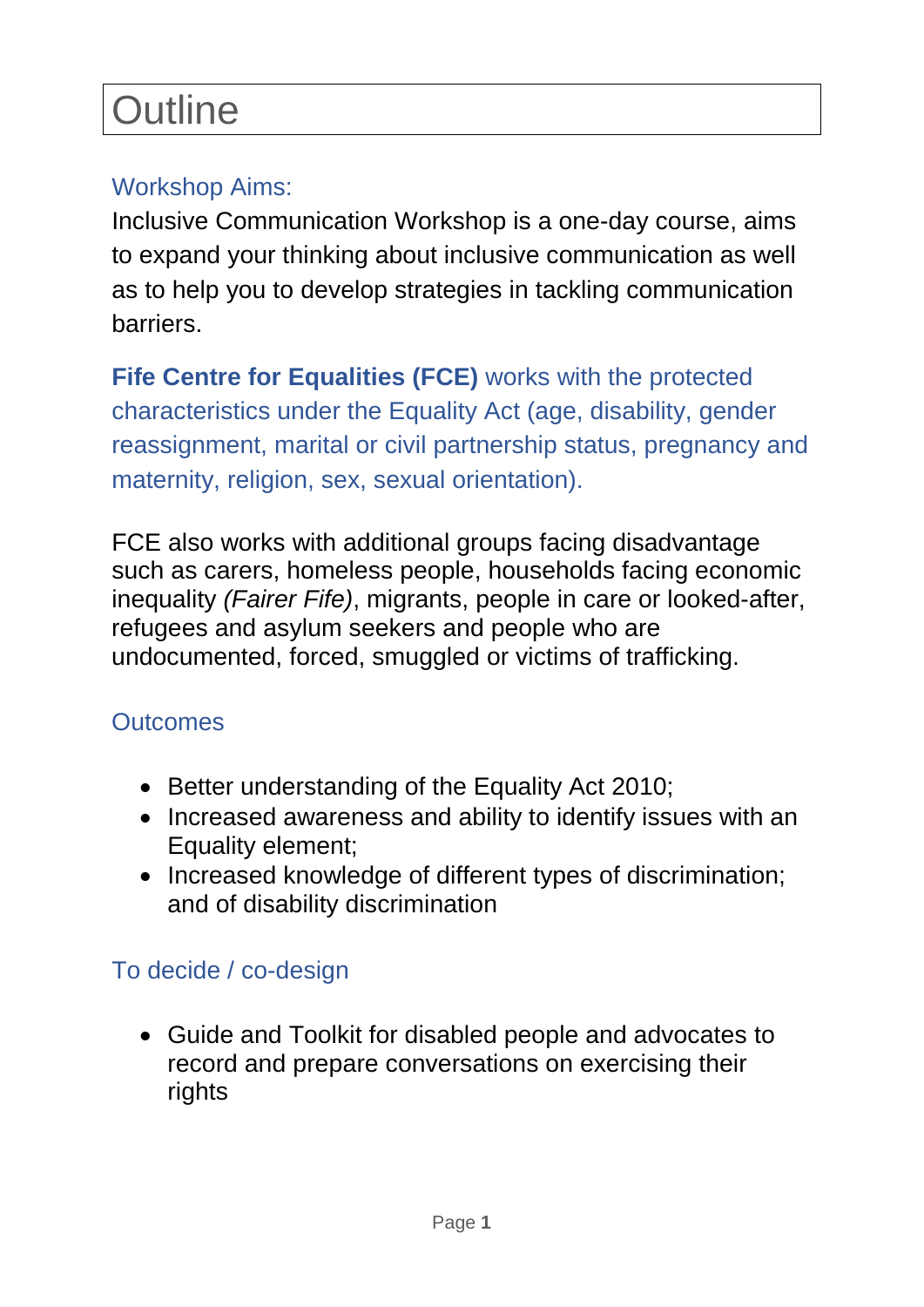# Programme

- 14:00 Welcome
- 14:00 Equality Act 2010: The Basics
- 14:50 Break
- 15:00 Toolkit Development
- 15:45 Evaluations, Q&A
- 16:00 End

# What is the Equality Act 2010?

The **Equality Act 2010** joins up nine main pieces of legislation into one legal framework and a single Act of (UK) parliament to simplify legislation and advance discrimination law.

The are several concepts of equality in the document, including:

*Equality of Autonomy* – giving everyone the capacity to make decisions affecting their lives

*Equality of Process* – giving everyone the rights to be treated with dignity and respect

*Equality of Opportunity* – giving everyone equal chances to compete

*Equality of Outcome* – giving everyone approximately the same life outcomes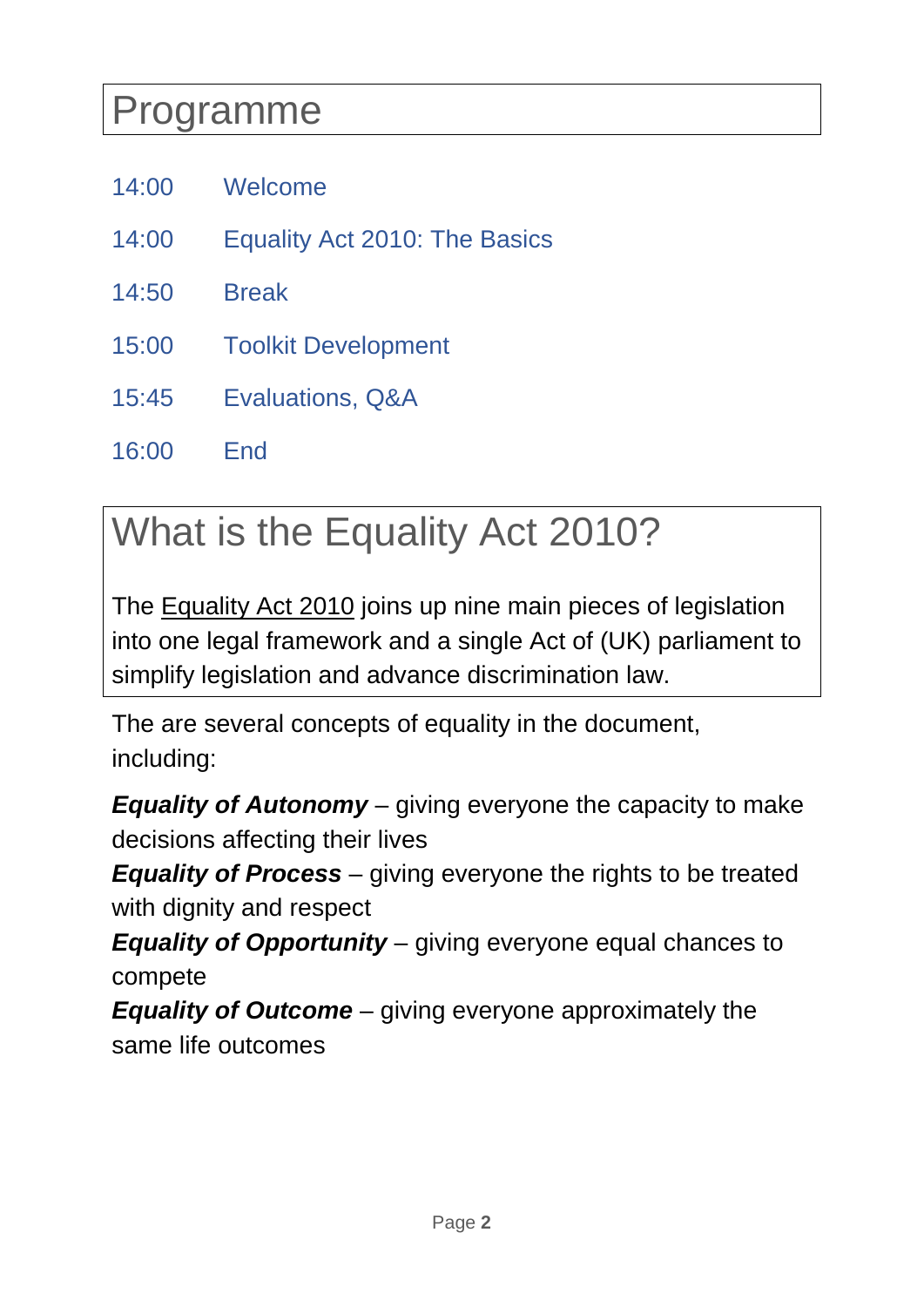# Who is protected?

The Equality Act 2010 simplifies, strengthens and harmonises the current legislation to provide Britain with a new discrimination law which protects individuals from unfair treatment and promotes a fair and more equal society. Everyone in the UK is protected by the Act.

The "protected characteristics" under the Act are (in alphabetical order) highlighted below:

# Age

Where this is referred to, it refers to a person belonging to a particular age (e.g. 32 year olds) or range of ages (e.g. 18 - 30 year olds).

# **Disability**

A person has a disability if s/he has a physical or mental impairment which has a substantial and long-term adverse effect on that person's ability to carry out normal day-to-day activities.

# Gender reassignment

The process of transitioning from one gender to another.

# Marriage and civil partnership

Same-sex marriage is legal in the United Kingdom, with the exception of Northern Ireland. Same-sex couples can also have their relationships legally recognised as 'civil partnerships'. Civil partners must not be treated less favourably than married couples (except where permitted by the Equality Act).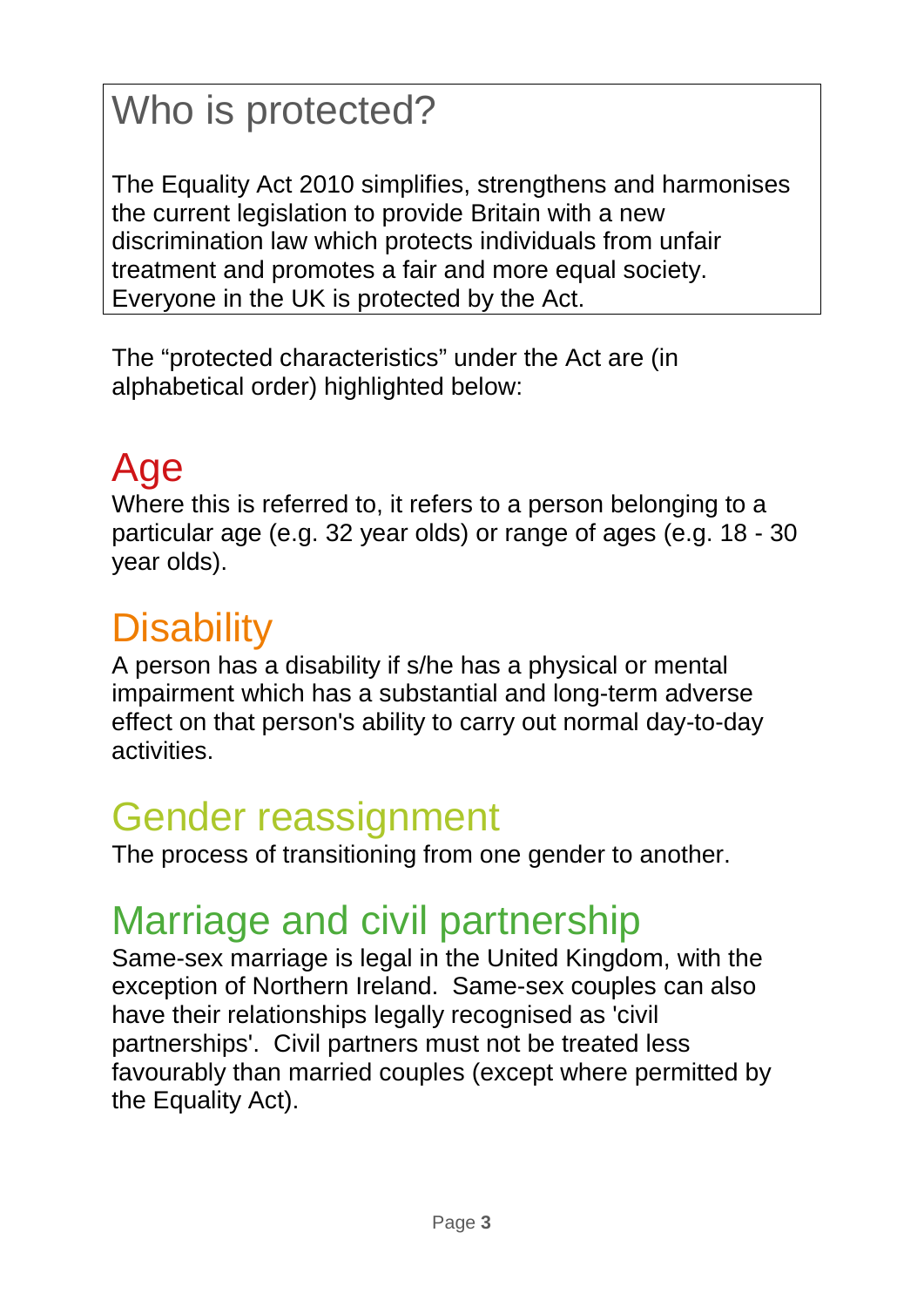# Pregnancy and maternity

Pregnancy is the condition of being pregnant or expecting a baby. Maternity refers to the period after the birth and is linked to maternity leave in the employment context. In the non-work context, protection against maternity discrimination is for 26 weeks after giving birth, and this includes treating a woman unfavourably because she is breastfeeding.

# **Race**

It refers to a group of people defined by their race, colour, and nationality (including citizenship) ethnic or national origins.

# Religion and belief

Religion has the meaning usually given to it but belief includes religious and philosophical beliefs including lack of belief (e.g. Atheism). Generally, a belief should affect your life choices or the way you live for it to be included in the definition.

# Sex(Gender)

A man or a woman.

# Sexual orientation

Whether a person's sexual attraction is towards their own sex, the opposite sex or to both sexes.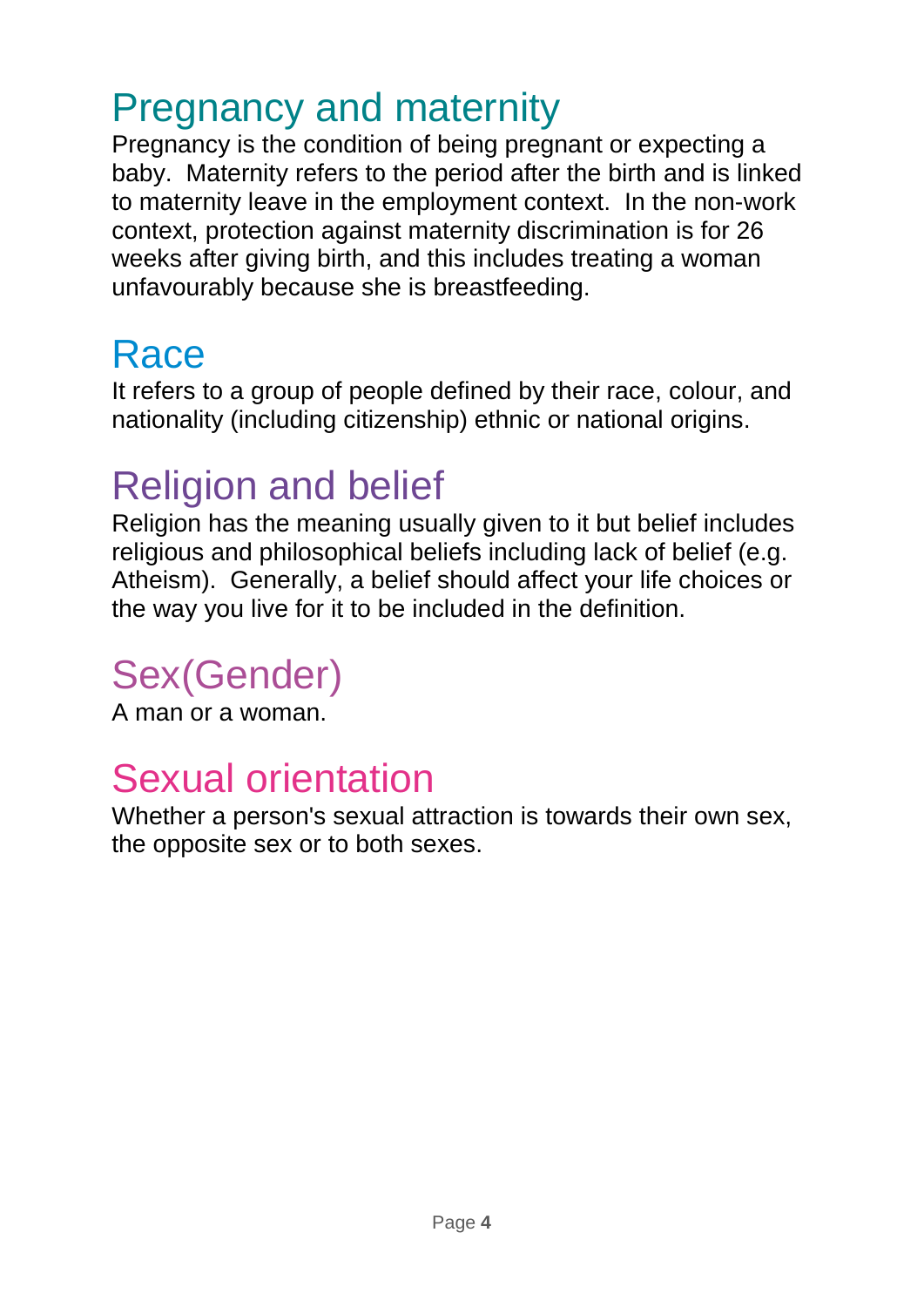# What behaviour is unlawful?

Under the Act people are not allowed to discriminate, harass or victimise another person because they have any of the protected characteristics. There is also protection against discrimination where someone is perceived to have one of the protected characteristics or where they are associated with someone who has a protected characteristic.

- **Discrimination** means treating one person worse than another because of a protected characteristic (known as direct discrimination) or putting in place a rule or policy or way of doing things that has a worse impact on someone with a protected characteristic than someone without one, when this cannot be objectively justified (known as indirect discrimination).
- **Discrimination arising from disability** section 15 of the Equality Act 2010 makes it unlawful for an employer to treat an employee unfavourably because of something "arising in consequence of" his or her disability where the employer knows, or could reasonably be expected to know, that the employee has a disability.
- **Harassment** includes unwanted conduct related to a protected characteristic which has the purpose or effect of violating someone's dignity or which creates a hostile, degrading, humiliating or offensive environment for someone with a protected characteristic.
- **Victimisation** is treating someone unfavourably because they have taken (or might be taking) action under the Equality Act or supporting somebody who is doing so.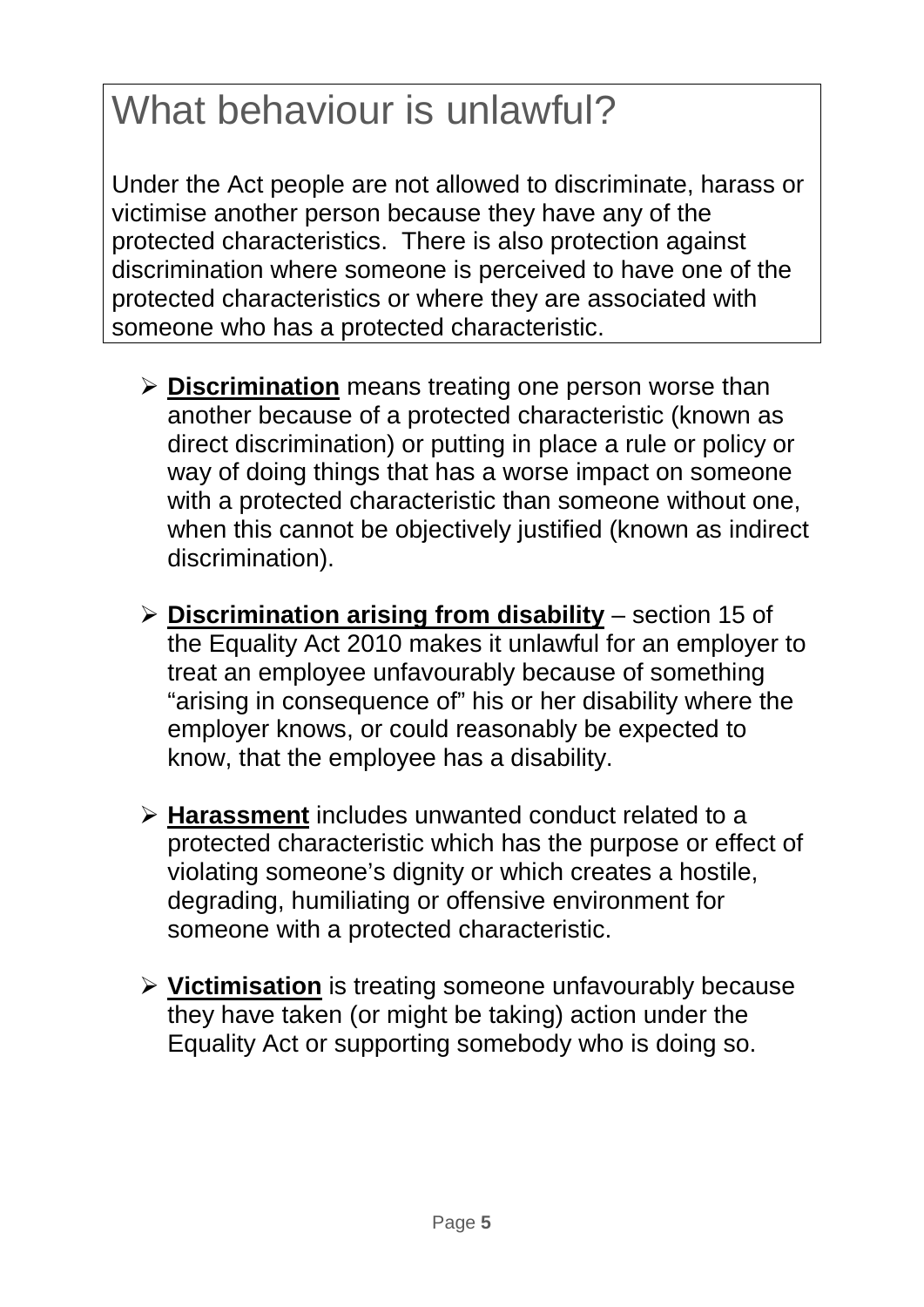# Who has responsibility under the Act?

All public organisations in the UK have an equality duty under the Equality act. This covers all levels of government and service delivery.

- Government departments
- Service providers
- Employers
- Education providers (Schools, FHE colleges and Universities)
- Providers of public functions
- Associations and membership bodies
- Transport providers

It is important to know that **any** organisation delivering a public service (e.g. private company or third sector organisation) is also bound by the Equality Act. Public Sector organisations have both a Generic Duty and a Specific Duty under the equality act (more details on this at:

 [https://www.equalityhumanrights.com/en/commission](https://www.equalityhumanrights.com/en/commission-scotland/public-sector-equality-duty-scotland)[scotland/public-sector-equality-duty-scotland\)](https://www.equalityhumanrights.com/en/commission-scotland/public-sector-equality-duty-scotland).

# Authorities to which this applies to in **Fife**

The organisations listed below all have a duty to create an equality plan that is made available publicly.

- Fife College
- Fife Council
- Fife Health and Social Care Partnership
- Fife Education Authority
- Fife Licensing Board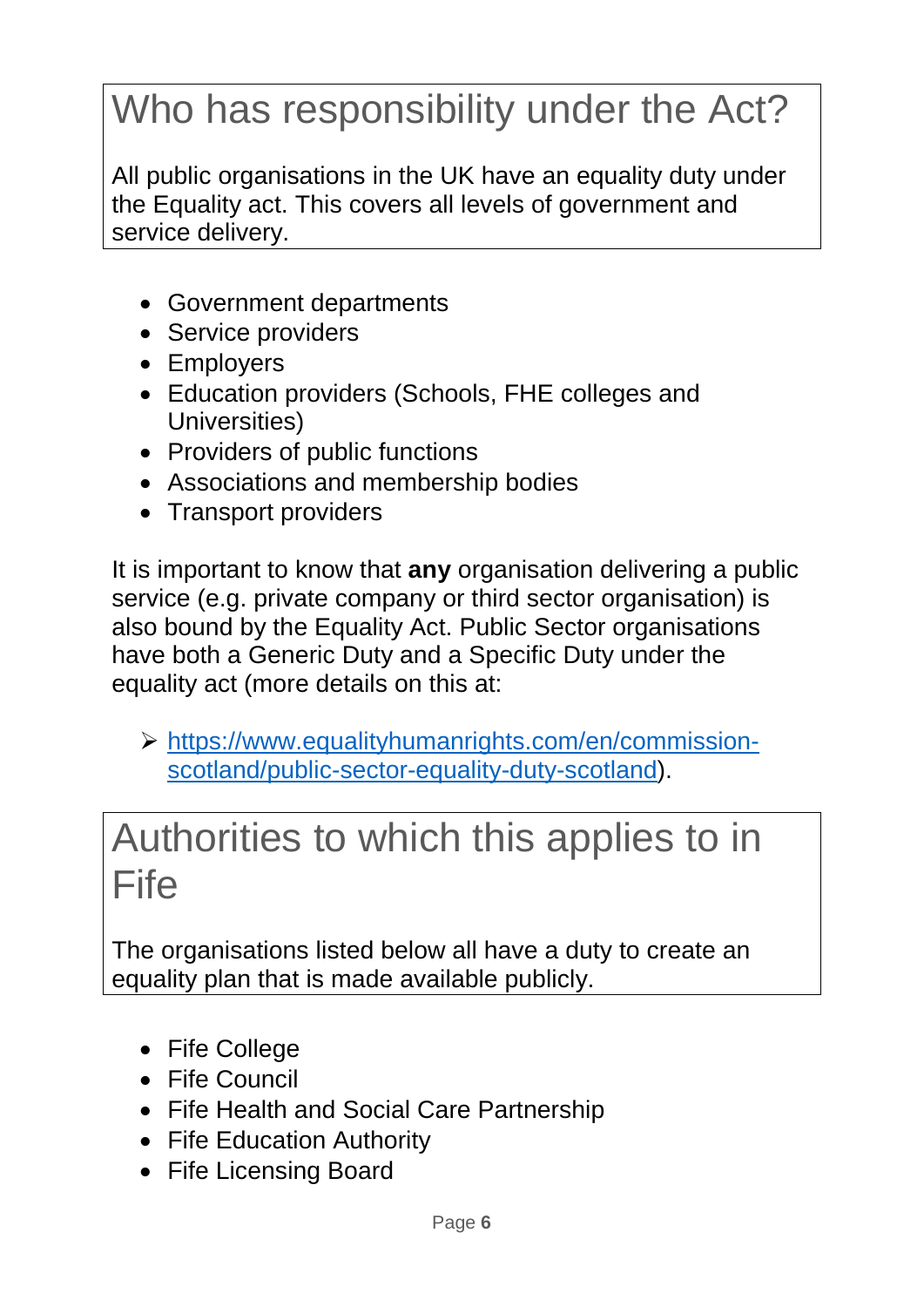- NHS Fife
- University of St Andrews

## **[National and local]**

- Accountant in Bankruptcy
- Disclosure Scotland
- Education Scotland
- Police Scotland (Chief Constable of)
- Scottish Children's Reporter Administration
- Scottish Courts and Tribunals Service
- Scottish Criminal Cases Review Commission
- Scottish Prison Service
- Scottish Public Pensions Agency
- Scottish Enterprise
- Scottish Environment Protection Agency
- Scottish Fire and Rescue Service
- Scottish Fire and Rescue Service (Chief Officer of)
- Scottish Funding Council
- The Scottish Legal Aid Board
- Scottish Ministers
- Scottish Natural Heritage
- Scottish Police Authority
- Scottish Qualifications Authority
- Scottish Social Services Council
- Scottish Water
- Skills Development Scotland
- South-East of Scotland Transport Partnership (SESTRAN)
- Sportscotland (Scottish Sports Council)
- State Hospitals Board for Scotland
- Student Awards Agency for Scotland
- Transport Scotland
- VisitScotland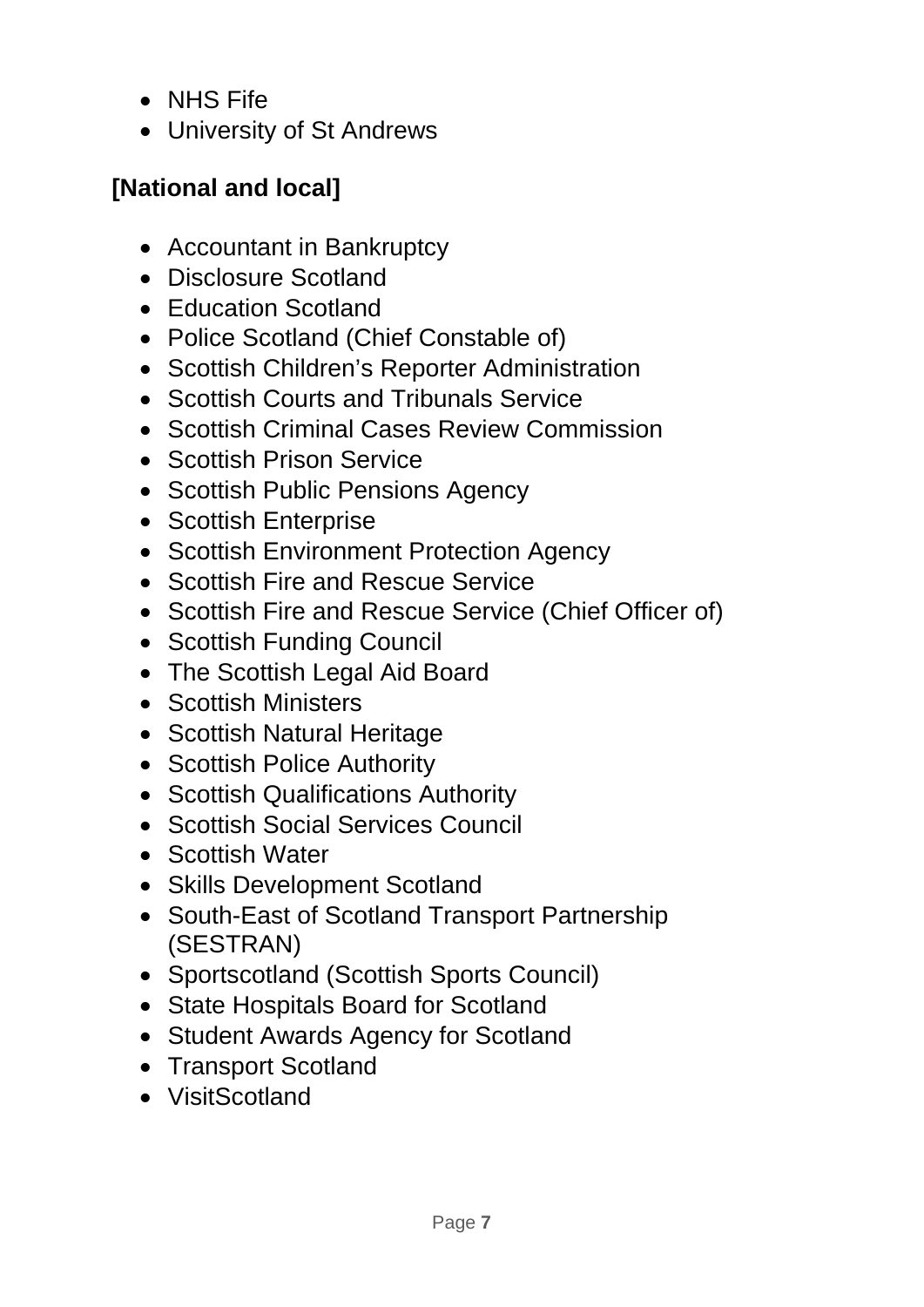# How does this apply for Disability?

All public organisations in the UK have an equality duty under the Equality act. This covers all levels of government and service delivery.

# **Equality Act 2010 and Disability Discrimination**

Under the Equality Act 2010, a person must not be discriminated against because of:

- Having a disability
- Someone else thinking you have a disability (discrimination by perception)
- Being connected to someone with a disability (discrimination by association)

Under the act, no person should be harassed for being disabled, or victimised for complaining about disability discrimination they have experienced.

Also, **positive** discrimination, is not unlawful – this means treating a disabled person more favourably than a non-disabled person. This also applies between disability groups, e.g. it is legal to require that a worker for in deaf support organisation is a deaf British Sign Language user.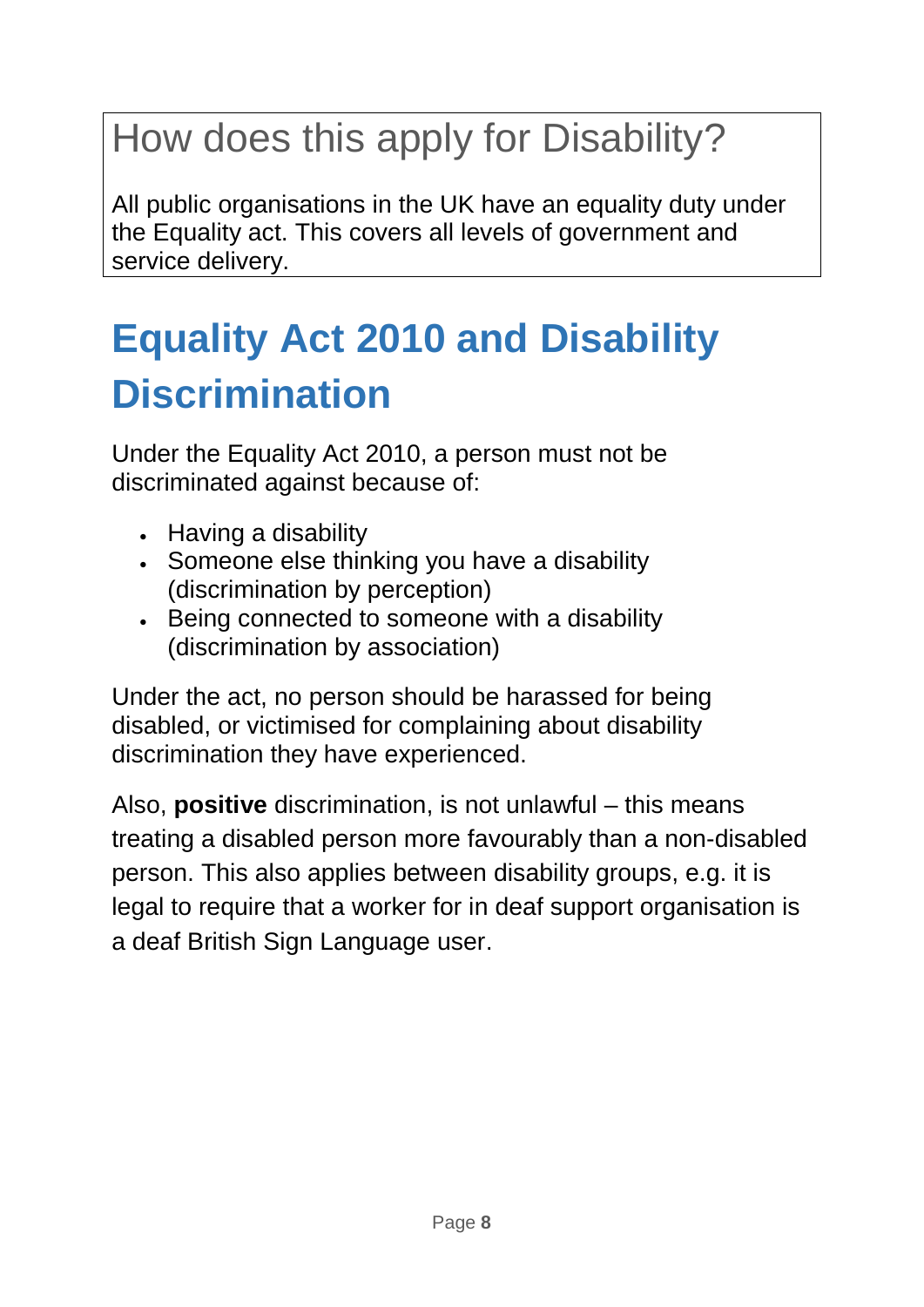# **What else does the Equality Act protect against?**

## **Health screening**

Employers cannot ask job applicants about their health or disability until they have a job offer, except in specific circumstances where the information is might be a requirement of the job (e.g. physically intensive or high-risk work).

# **Reasonable Adjustments Duty**

This duty contains three requirements that apply in situations where a disabled person would otherwise be placed at a substantial disadvantage compared with people who are not disabled. There are three requirements:

- 1) Changing the way things are done (equality law talks about where the disabled job worker is put at a substantial disadvantage by a provision, criterion or practice of their employer).
- 2) Making changes to overcome barriers created by the physical features of a workplace.
- 3) Providing extra equipment (which equality law calls an auxiliary aid) or getting someone to do something to assist you (which equality law calls an auxiliary service).

For more information about the Equality Act 2010:

 [https://www.equalityhumanrights.com/en/equality](https://www.equalityhumanrights.com/en/equality-act/equality-act-2010)[act/equality-act-2010.](https://www.equalityhumanrights.com/en/equality-act/equality-act-2010)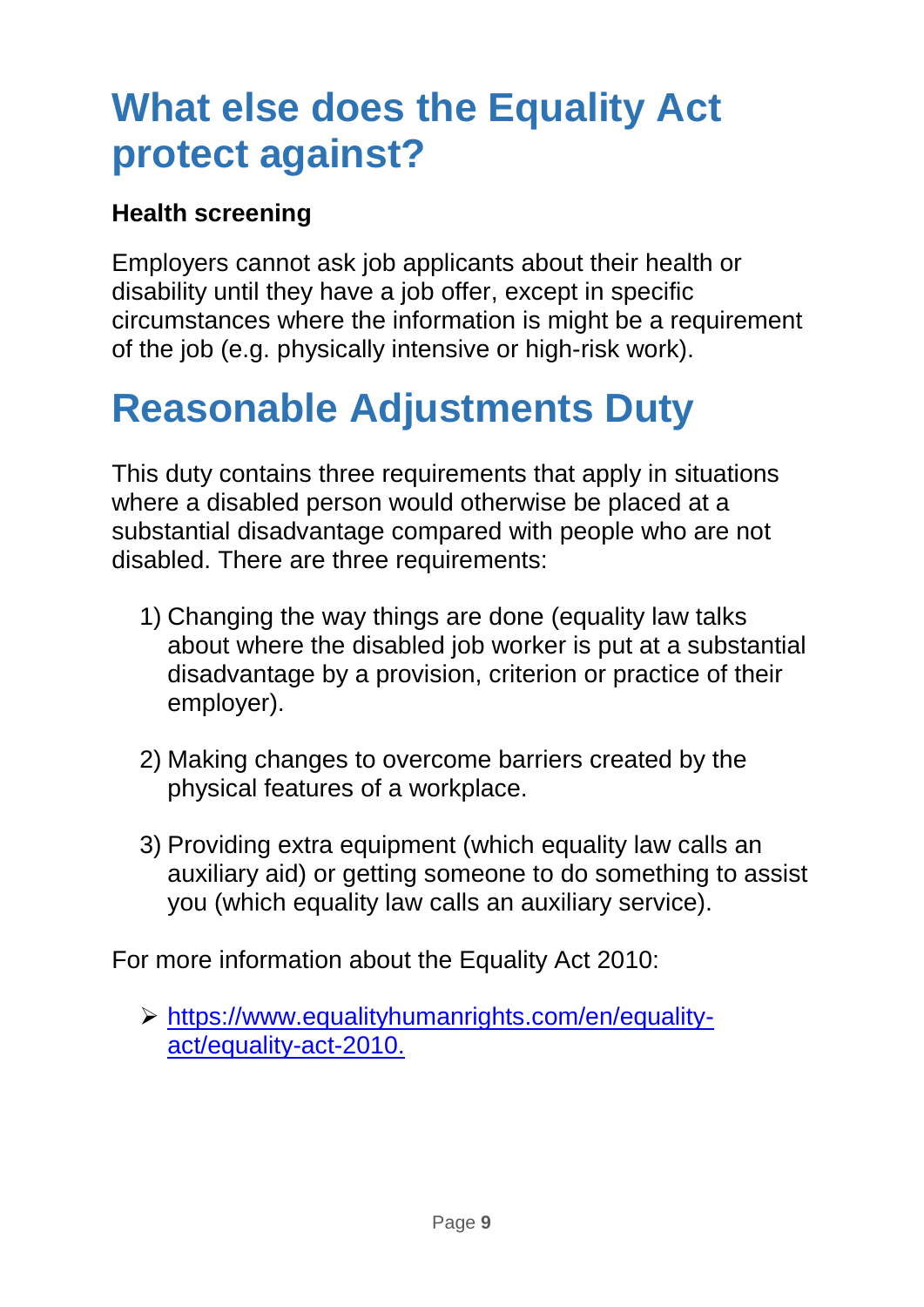# Addressing Issues, Exercising Rights:1 **Attempt to resolve the issue yourself (and evidence this)**

- 1. Address the issue positively, begin a conversation about your rights.
- 2. By telephone call or face-to-face conversation, discuss all the following:
	- a. Start the conversation by explaining you are in a situation where think your rights are not being respected and that you want to work to resolve this.
	- b. Describe what happened
	- c. Describe the specific rights you consider breached
	- d. Use the wording and categories of the Equality Act 2010 (discrimination , harassment, victimisation, adjustment, dignity etc)
	- e. Consider doing this first before applying the Human Rights 1998 act – it is quicker and simpler in principle (as of November 2011)
- 3. Describe the issue clearly and never use abusive / inflammatory language – this works against you and can invalidate the process. Make sure to make notes before, and include all the points below:
	- a. names and job titles of people involved
	- b. date and time of the incident
	- c. location of incident or issue
	- d. describe how the incident affected you
	- e. what you want the organisation to do now
	- f. ask when you expect a reply
	- g. record the date and time of complaint
	- h. (optional) write down and send points above in a letter
- 4. If there's no outcome, make a formal complaint.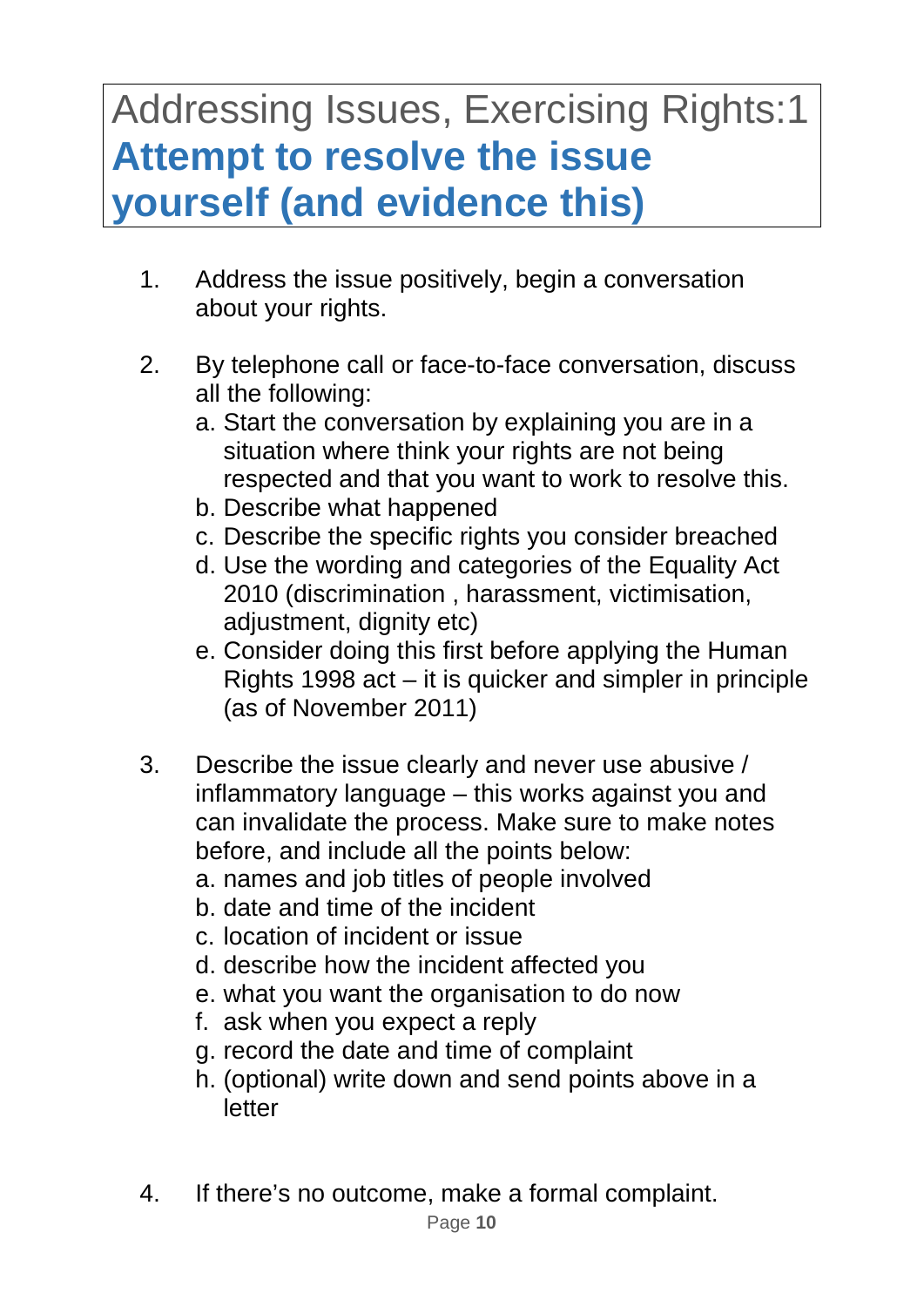- a. as above, but using the organisation's formal procedure
- b. Keep evidence
- c. Seek further advice / support from EHR organisations (e.g. FCE – submit a [Community Concern\)](https://forms.office.com/Pages/ResponsePage.aspx?id=D1XLCygShkyV9zcjKSrKaf7sxfOGUI9JiBLjzrrgsKFUNVU1U09JTjFDVFlTTVBaN0ZaR1pGV0dEOS4u)

# Addressing Issues, Exercising Rights:2 **Attempt to resolve the issue without going to court (and gather more evidence)**

## **Take a solution-focussed approach to conflict resolution for Equality**

Solution-focussed equality-related conflict resolution requires a collaborative process of discovery and learning to create mutual solution-finding. This is difficult to make happen if both parties cannot be open and are able to understand something of the other's perspective.

In our experience, there are simple guidelines to help gain perspective that can make a big difference at all levels. Below are some suggestions that we think can be helpful in many cases: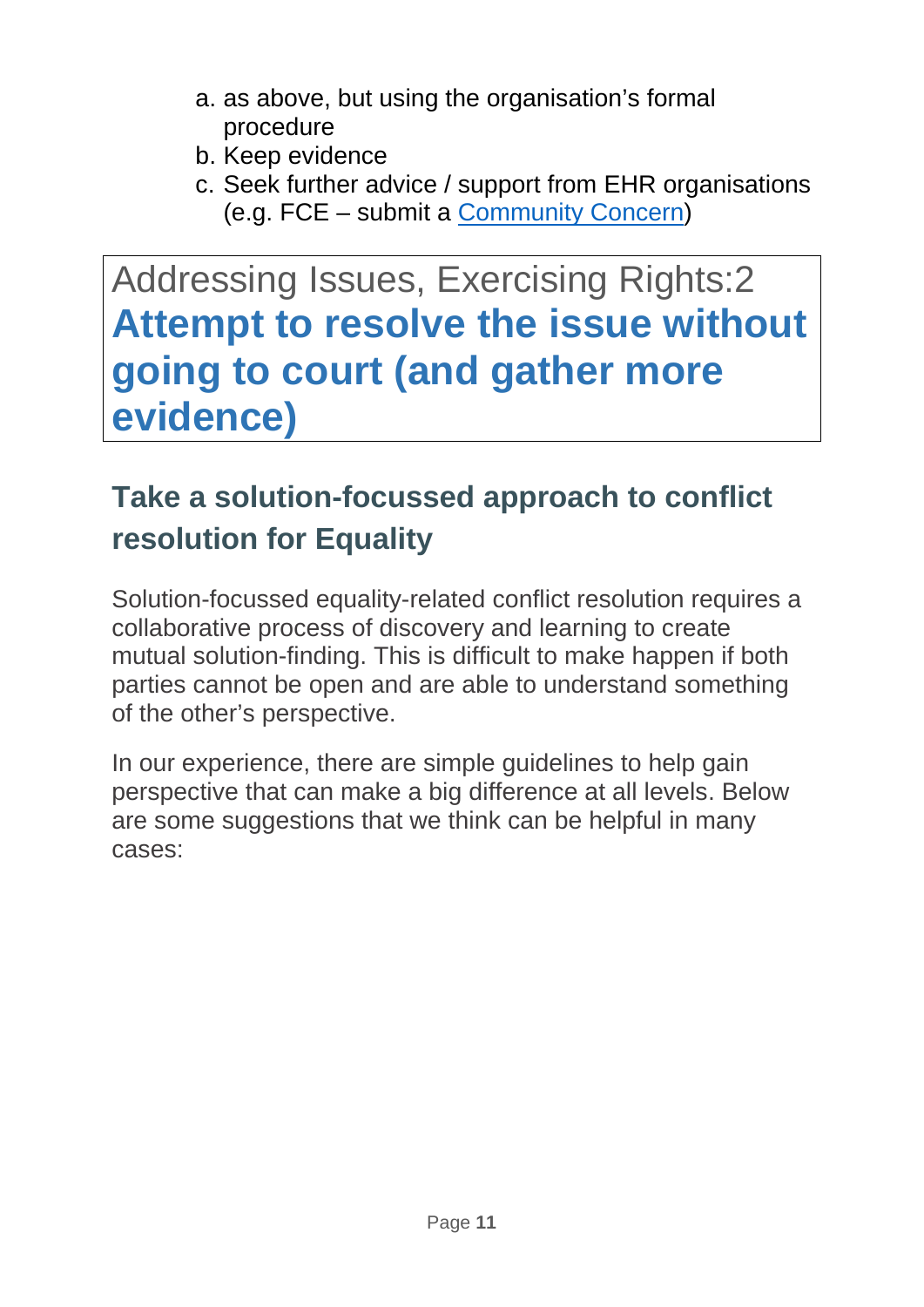## **A basic conflict resolution to progress Equality for all:**

- 1. Focus on learning for you and others
- 2. Practice dialogue avoid monologues
- 3. Suspend judgment while listening
- 4. Be authentic and honest
- 5. Use "I am" or "I feel" instead of "You are" or "You did" statements;
- 6. Explain cause and effect:
	- a. "When [this happens], then [I experience…]
- 7. Engage other people involved:
	- a. Talk to them, not to yourself or your problem
	- b. Always try to ask problem-solving questions
	- c. Paraphrase their concerns to check understanding
	- d. Acknowledge that you've listened to their story
	- e. Add your concerns
	- f. End with a problem-solving question (So, how can we …).
	- g. Discuss implications, so you can warn others and yourself of issues and not threaten
- 8. Build relationship
	- a. Build connections
	- b. Admit mistakes
	- c. Allow face saving
- 9. Keep a record of attempting this (letter, email etc)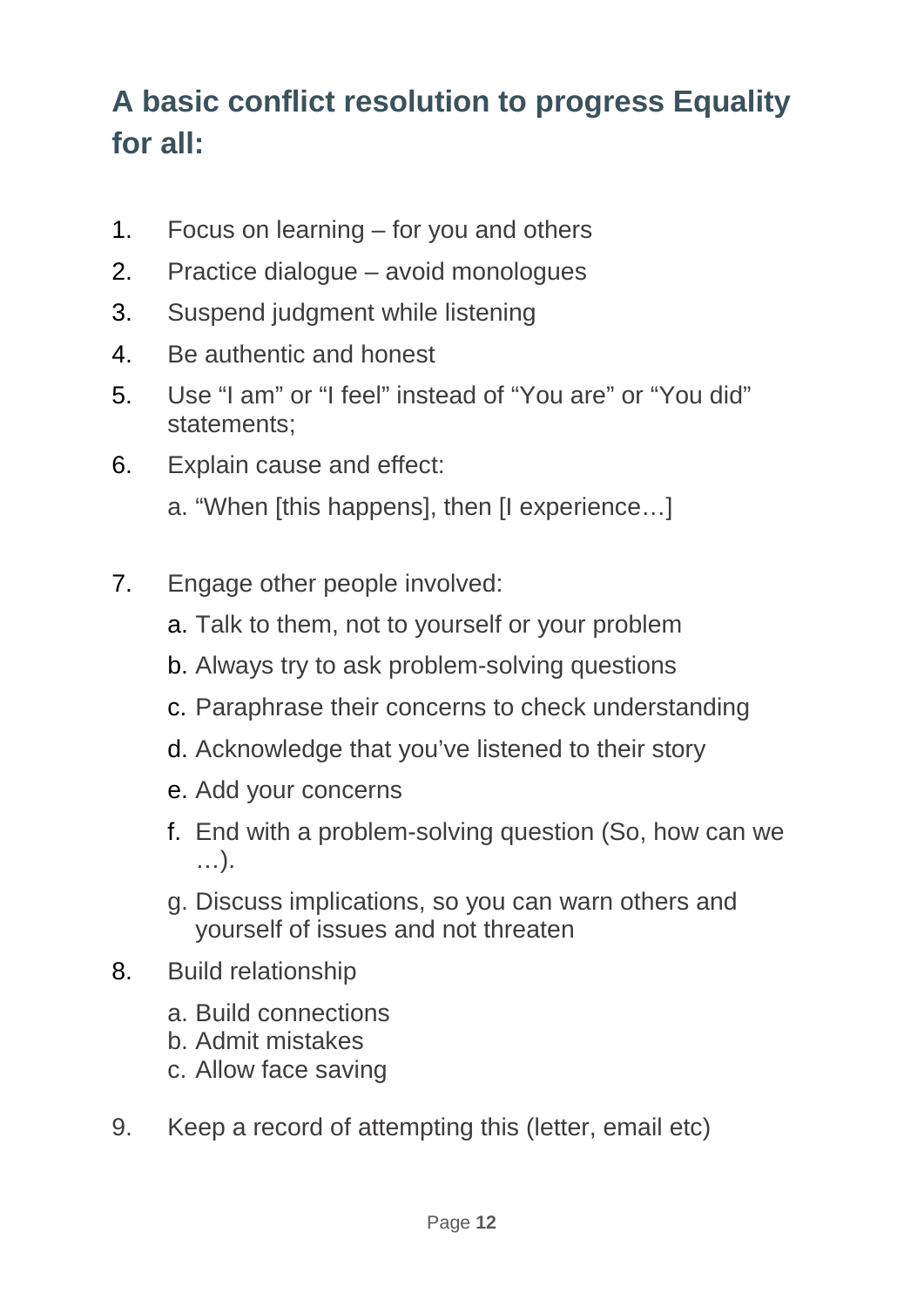# Addressing Issues, Exercising Rights 3 **Contact your representative(s)**

- 1. **Local Councillors** represent you on Fife Council that is responsible for **local services and policy**, including **planning**, **transport**, **roads** (except trunk roads and motorways), **public rights of way**, **education**, **social services** and **libraries**.
- 2. **MSPs** represents you in the Scottish Parliament, that is responsible for devolved matters including **education**, **health**, **agriculture**, **justice** and **prisons**.
- 3. MPs represent you in the House of Commons, that responsible for making **laws in the UK** and for overall scrutiny of **all aspects of government**.
- 4. MEPs represent you in the European Parliament and scrutinise proposed **European laws**, **budget** and oversight of its decision-making bodies.

### **Who are they?**

Use the Fife Council, Scottish Parliament, UK Parliament and European Parliament websites to find out your representatives based on your postcode. There are also all-in-one tools as:

[https://www.theyworkforyou.com](https://www.theyworkforyou.com/)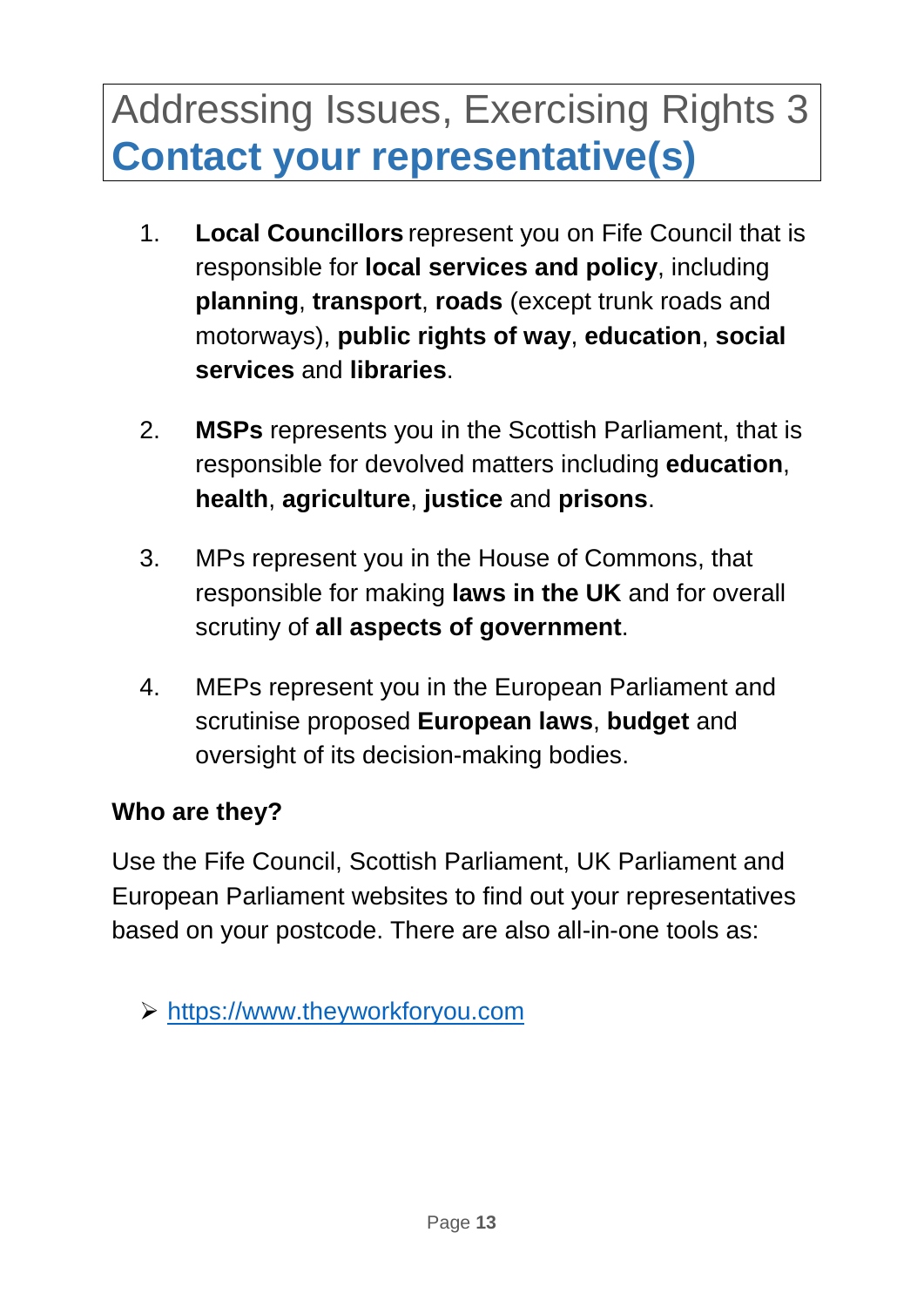# Addressing Issues, Exercising Rights 4 **Take advice on your case and its implications of going to court**

- 1. Be aware that costs may be involved. (contact for more more info: Legal Aid / Fife Law Centre)
- 2. Remember that only the 'victim' of a human rights breach can take legal action
- 3. A 'victim' means an individual, group of people, company or other organisation
- 4. Interest groups and charities usually cannot take legal action
- 5. Winning a court case can result in:
	- a. financial compensation or damages,
	- b. a declaration that your rights have been breached
	- c. an order overturning the decision you have complained about (i.e. a reduction)

## **You do not have to go it alone: access support!**

- PeopleFirst [http://peoplefirstscotland.org](http://peoplefirstscotland.org/)
- Fife Advocacy Forum <https://fifeadvocacyforum.org.uk/>
- Scottish independent Advocacy Alliance <https://www.siaa.org.uk/>
- Scottish Centre for Conflict Resolution [https://scottishconflictresolution.org.uk](https://scottishconflictresolution.org.uk/)
- Scottish Mediation <https://www.scottishmediation.org.uk/>
- Chartered Institute of Arbitrators <http://www.ciarb.org/our-network/great-britain/scotland/>